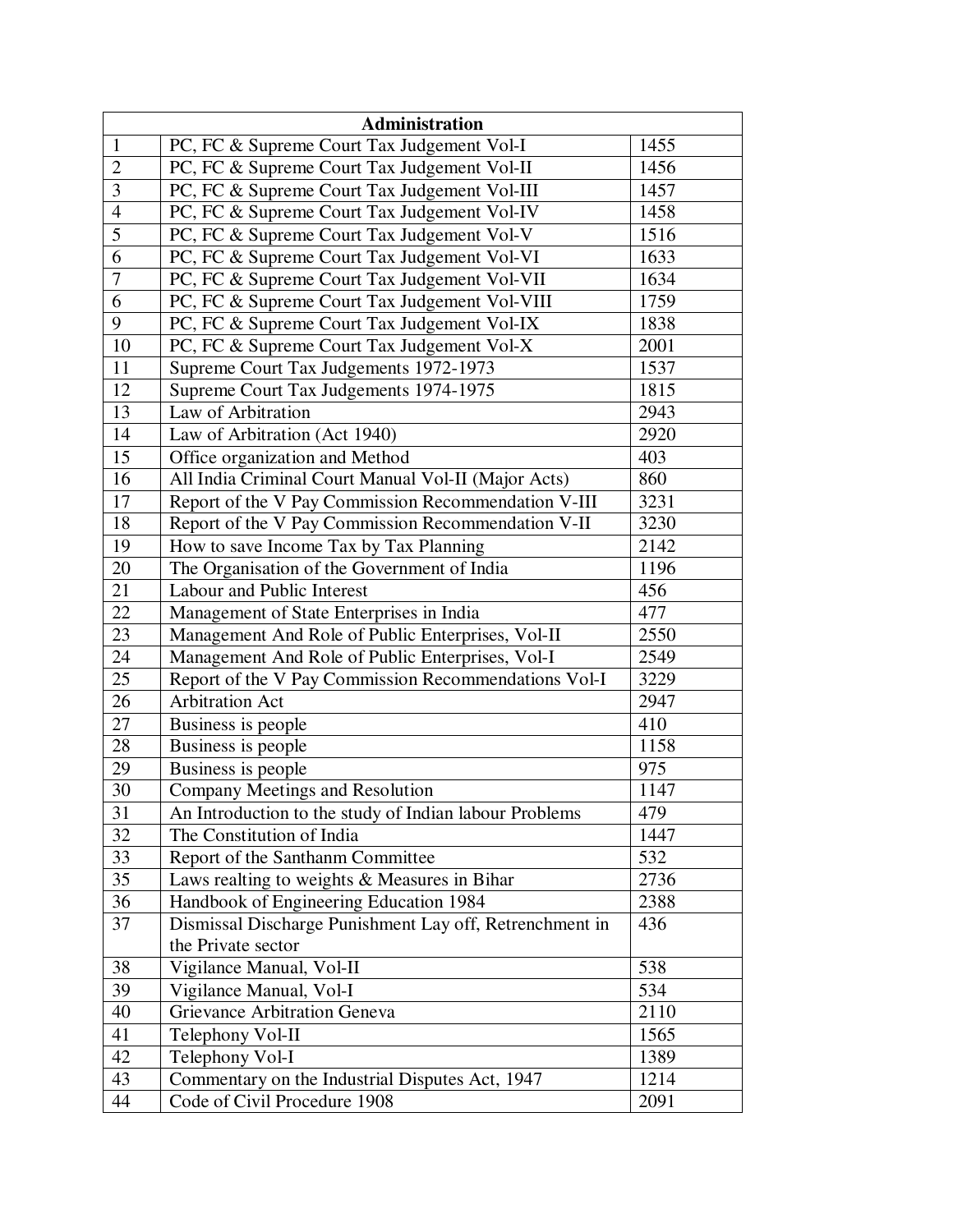| 45 | All India Criminal Manual Vol-I (Miner Acts)                 | 859  |
|----|--------------------------------------------------------------|------|
| 46 | Principles and Partice Relations to Punishment and           | 962  |
|    | Disciplanary Actions                                         |      |
| 47 | The Minimum wages Act                                        | 1467 |
| 48 | Industrial & Labor Reference                                 | 1649 |
| 49 | Strike and Moral in Industry in India & her Principal States | 996  |
| 50 | Administrative Instructions on Department Canteens in        | 2167 |
|    | Government Offices and Industrial Establishment              |      |
| 51 | Report of the Fifth central Pay Commission Vol-II (Report    | 3244 |
|    | 1997)                                                        |      |
| 52 | Report of the Fifth central Pay Commission Vol-I (Report     | 3243 |
|    | 1997)                                                        |      |
| 53 | Report of the Fifth central Pay Commission Vol-III(Report    | 3245 |
|    | 1997)                                                        |      |
| 54 | The New Worker                                               | 451  |
| 55 | My Years with General Motors                                 | 974  |
| 56 | Labour Participation in Management                           | 455  |
| 57 | <b>Employee's Misconduct</b>                                 | 1197 |
| 58 | Creative Clauses for Long Settlement with workers            | 3216 |
| 59 | The Minimum Wages Act                                        | 1501 |
| 60 | Adminstration, the art $\&$ Sc. of Organisation and          | 427  |
|    | Management                                                   |      |
| 61 | Strategy and Tactis of the Revolution (Vol-XXI)              | 2217 |
| 62 | Office Organisation & Method                                 | 687  |
| 63 | The Constitution of India                                    | 1446 |
| 64 | Public personnel Admistration                                | 439  |
| 65 | Adminstrative Organisation                                   | 454  |
| 66 | Approach of Operational Research to Planning in India        | 475  |
| 67 | Pricing in Public Enterprises                                | 2002 |
| 68 | As Labour Organises                                          | 871  |
| 69 | Performance of public and Private Sectors                    | 3399 |
| 70 | Your Guide to Industrial Law                                 | 1666 |
| 71 | Unionism in a Developing Economy                             | 452  |
| 72 | Committe on estimates (Third Report)                         | 1805 |
| 73 | <b>Industries Development Regulation</b>                     | 1331 |
| 74 | Streamlined Procedure of Industrial Licensing Law &          | 1557 |
|    | Regulation                                                   |      |
| 75 | Principles & Practice Relative to Punishment and             | 1153 |
|    | Disciplinary Action in Private Industries                    |      |
| 76 | Code of Criminal Procedure 1973                              | 2090 |
| 77 | Jon Evaluation                                               | 2111 |
| 78 | The Arbitation Act, 1940 with State Amendments $& Short$     | 2311 |
|    | <b>Notes 1982</b>                                            |      |
| 79 | The Standards of Weights and Measures Act, 1976              | 2384 |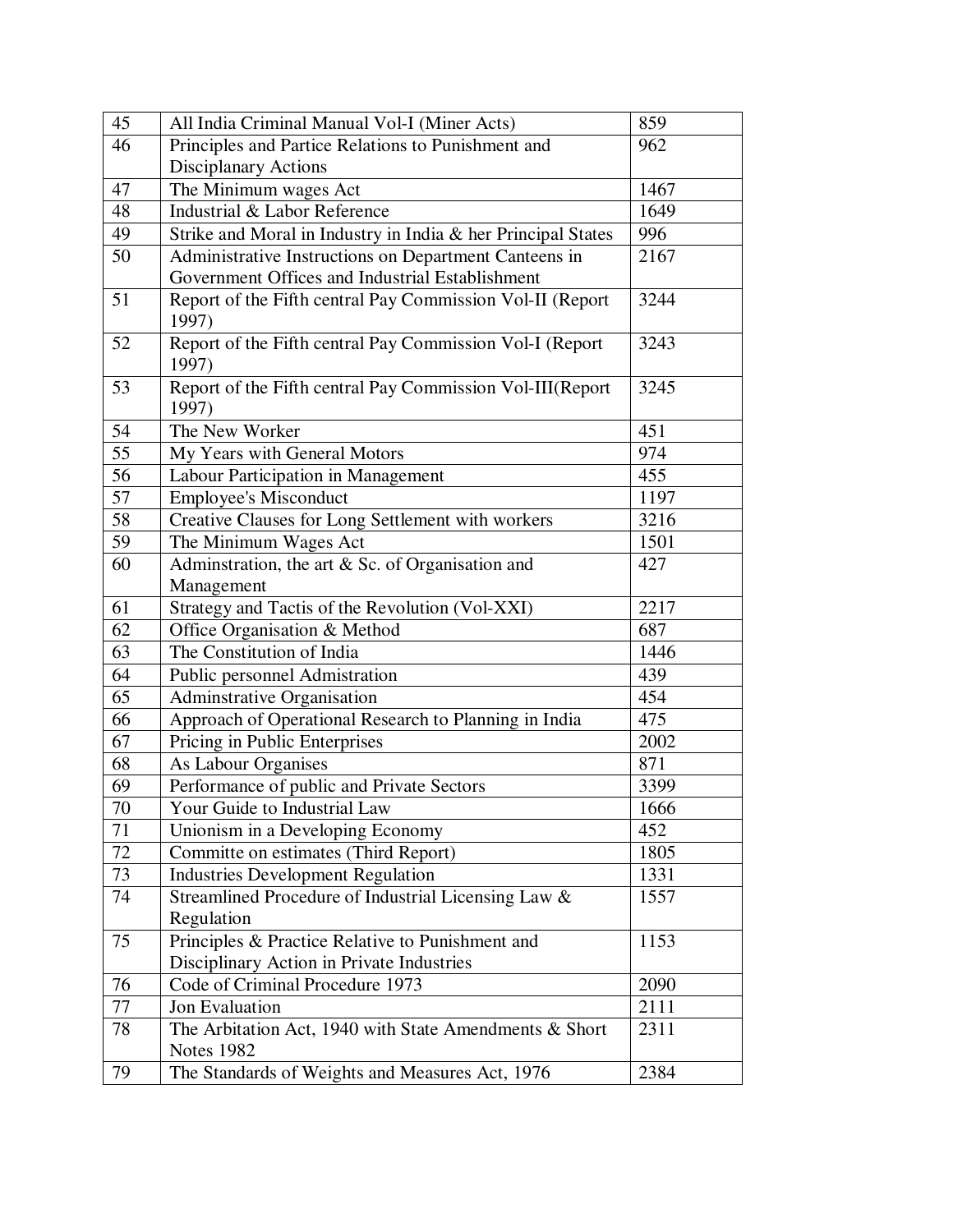| 80  | Directory of key Executives of Public Enterprise          | 2819 |
|-----|-----------------------------------------------------------|------|
| 81  | The Collins Paperback Thesaurus                           | 2638 |
| 82  | The Creation of Wealth                                    | 2428 |
| 83  | The Industrial Disputes                                   | 2595 |
| 84  | Industrial Labour In India an Empirical Approach          | 2919 |
| 85  | <b>Effedtive Industrial</b>                               | 803  |
| 86  | What Every Supervisor Should Know                         | 635  |
| 87  | <b>Materials Management</b>                               | 3160 |
| 88  | A Treatise on Tax Planning                                | 2242 |
| 89  | Evaluating Management Development Trg. & Education        | 3137 |
| 90  | Management its Nature Signify                             | 493  |
| 91  | <b>Indian Labour Laws</b>                                 | 2339 |
| 92  | <b>Indian Labour Laws</b>                                 | 2340 |
| 93  | <b>Outlines of Labour Law</b>                             | 1625 |
| 94  | Human Relations In Industry in India                      | 872  |
| 95  | Developing Top Managers                                   | 3074 |
| 96  | Are You Killing Yourself Mr. Executive                    | 2061 |
| 97  | The Indian Boilers Act 1923                               | 3386 |
| 98  | <b>Excellence in Management</b>                           | 2274 |
| 99  | Developing People and Organizations                       | 2876 |
| 100 | Management by Objectives                                  | 1817 |
| 101 | <b>Constitution of India</b>                              | 3168 |
| 102 | Brochure on Reservation for Scheduled Castes and          | 2639 |
| 103 | The Code of Civil Procedure                               | 3174 |
| 104 | Vigilance Management in Govt. and Public Sector           | 2474 |
| 105 | <b>Complete Book on Government Servants Conduct Rules</b> | 2961 |
| 106 | 25 <sup>th</sup> India Defence                            | 1434 |
| 107 | 25 <sup>th</sup> India Transport                          | 1440 |
| 108 | 25 <sup>th</sup> India Shipping                           | 1442 |
| 109 | 25 <sup>th</sup> India Irrigation                         | 1441 |
| 110 | 25 <sup>th</sup> India Oil and Petrochemicals             | 1443 |
| 111 | Origin and Chemical Evolution of the Earth                | 2800 |
| 112 | <b>Making Presentations</b>                               | 3345 |
| 113 | <b>Interviewing Skills</b>                                | 3344 |
| 114 | Luminescence                                              | 2801 |
| 115 | Getting along better with People                          | 2273 |
| 116 | Anil Agarwal Reader-03                                    | 3788 |
| 117 | Anil Agarwal Reader-02                                    | 3787 |
| 118 | Anil Agarwal Reader-01                                    | 3788 |
| 119 | The Industrial Manager's Compendium                       | 2875 |
| 120 | The India Boilers Act 1923                                | 3385 |
| 121 | <b>Employees Pension Scheme-1995</b>                      | 3302 |
| 122 | <b>Equal Remuneration Act 1976</b>                        | 3297 |
| 123 | Stress and Health of Executives and Professionals         | 2703 |
| 124 | Human Resource Development and Productivity               | 2683 |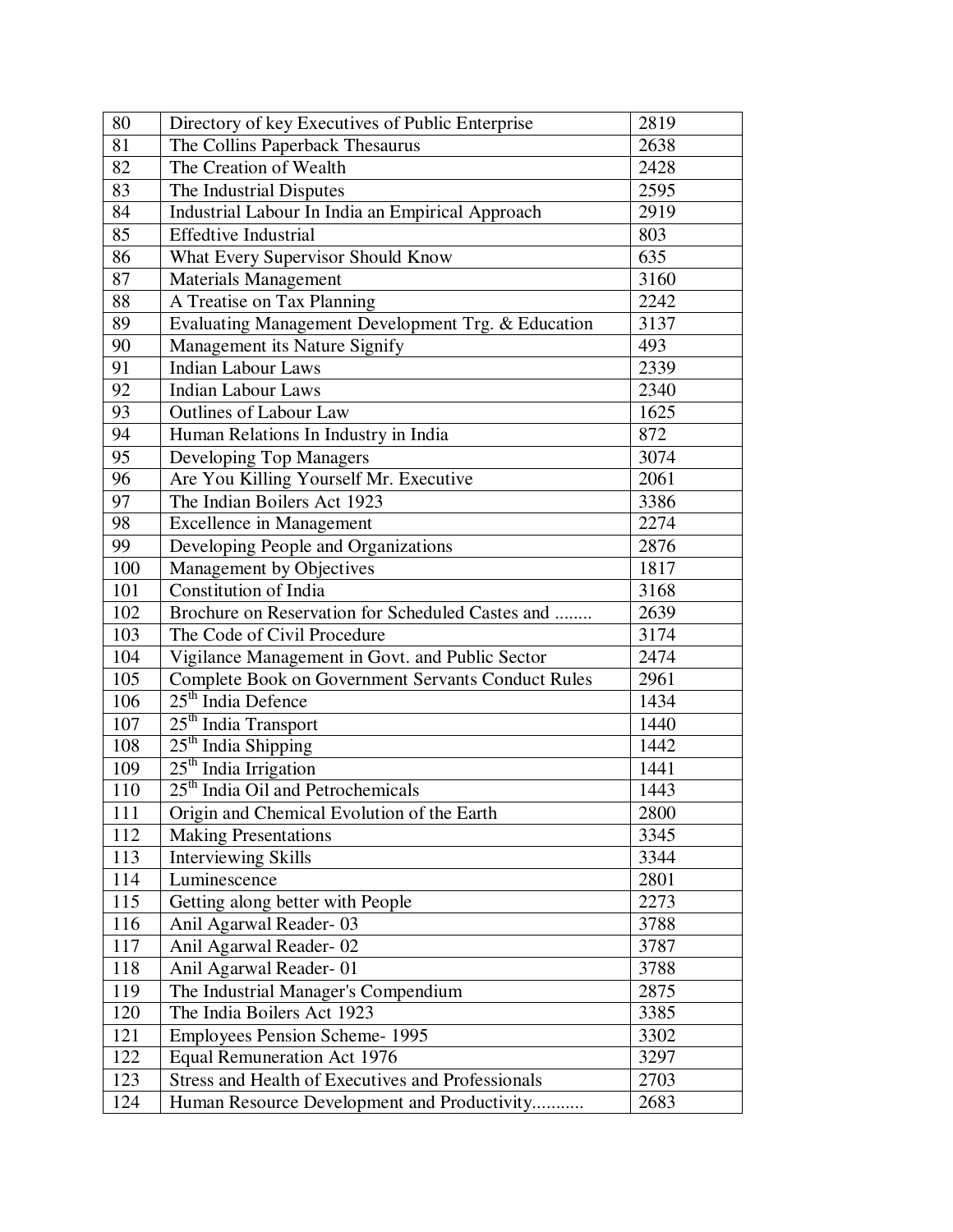| 125 | Human Resource Development in Indian Public Sector      | 948  |
|-----|---------------------------------------------------------|------|
| 126 | The Mines Rules 1955                                    | 3450 |
| 127 | The Mines Act 1952                                      | 3084 |
| 128 | The Mines Act 1952 (1998)                               | 3296 |
| 129 | The Payment of Bonus Act 1965                           | 3184 |
| 130 | Lists of Scheduled Castes & Scheduled Tribes            | 2219 |
| 131 | Law Relating to Weights & Measures in Bihar             | 3410 |
| 132 | Vigilance Management                                    | 2951 |
| 133 | <b>Operations Research for Executives</b>               | 3134 |
| 134 | Fifth Pay Commission Report                             | 3223 |
| 135 | <b>Bihar Land Acquisition Manual</b>                    | 2732 |
| 136 | Dynamics of Wages                                       | 2932 |
| 137 | Law Relation to Services and Dismissals Vols-2          | 463  |
| 138 | <b>Quality Circles</b>                                  | 3163 |
| 139 | Departmental Inquiry                                    | 2948 |
| 140 | Fourth Central Pay Commission                           | 2587 |
| 141 | Misconduct's Chargesheets and Enquiries                 | 3065 |
| 142 | The Factories Act 1948                                  | 2895 |
| 143 | The Indian Boilers Act 1923                             | 3384 |
| 144 | The Essential Services Maintenance Act 1981             | 2569 |
| 145 | Human Relations at Work 111 Davis                       | 447  |
| 146 | <b>Reservations and Concessions</b>                     | 3342 |
| 147 | Personnel Management in India                           | 402  |
| 148 | Memorandum of Understanding                             | 3448 |
| 149 | Manorama Year book 1993                                 | 3258 |
| 150 | Criminal Court Manual Part 1                            | 2566 |
| 151 | Criminal Court Manual Part 11                           | 2567 |
| 152 | The Public Premises                                     | 2387 |
| 153 | The Defence of India Riles-1971                         | 1758 |
| 154 | Vigilance Management                                    | 3626 |
| 155 | Organizational Stress and Executive Behavior            | 2861 |
| 156 | Guide to the Companies Act Part-11                      | 2933 |
| 157 | Guide to the Companies Act Part-1                       | 3069 |
| 158 | <b>Supervisors Safety Manual</b>                        | 640  |
| 159 | Managerial Breakthrough                                 | 1971 |
| 160 | Personnel Administration                                | 445  |
| 161 | The Workmen's Compensation                              | 932  |
| 162 | Commentary on Industrial Disputes Act 1947              | 462  |
| 163 | The Company Law                                         | 2909 |
| 164 | The Constitution of India                               | 1449 |
| 165 | The Constitution of India                               | 1448 |
| 166 | The Payment of Bonus Act 1965                           | 1536 |
| 167 | The Contract Labour (Regulation and Abolition) Act 1970 | 2014 |
| 168 | <b>Cost Estimation Hand book</b>                        | 3195 |
| 169 | Kamal Gupta on Depreciation                             | 3114 |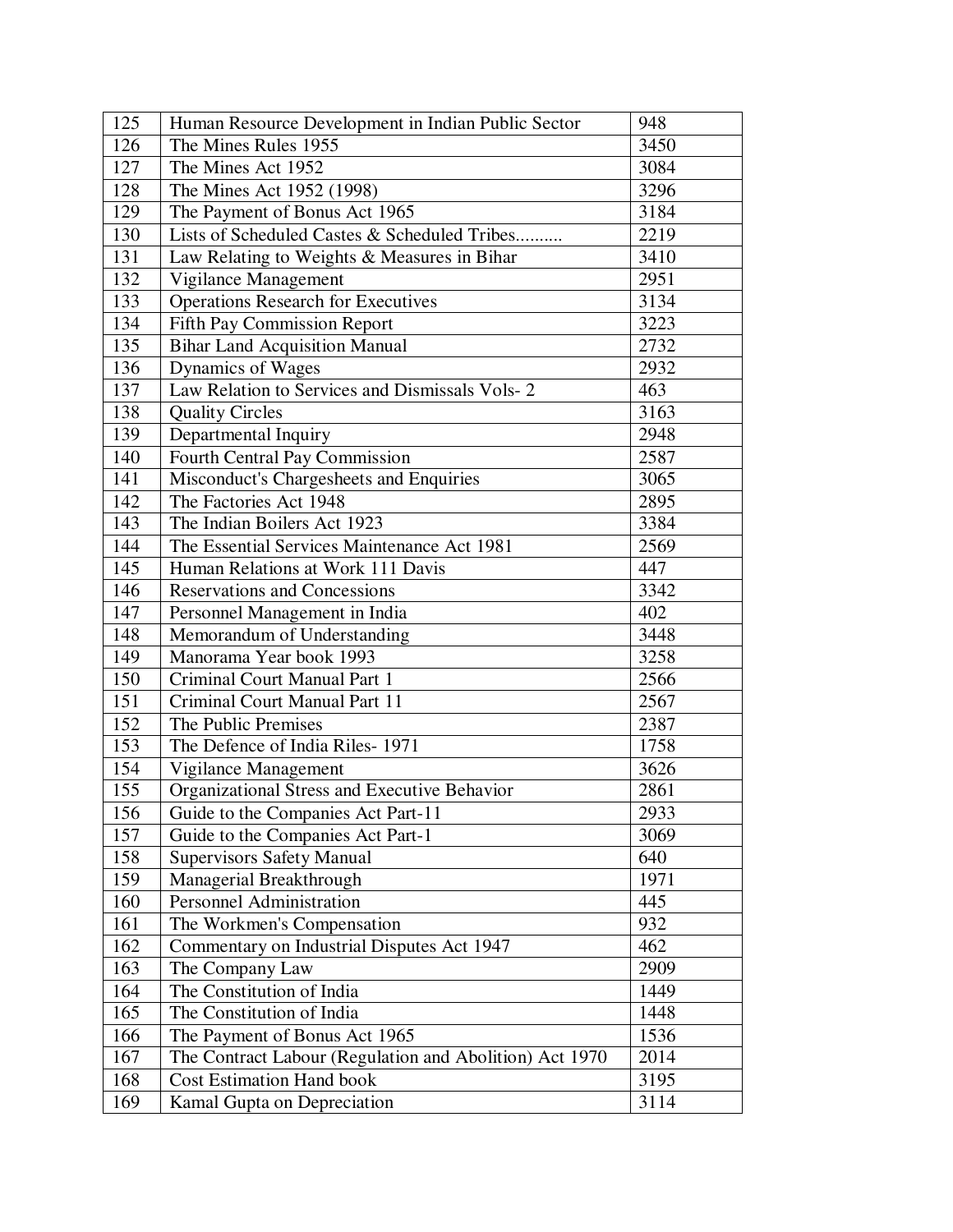| 170 | Research Study on Directors to Qualifications in Auditors | 3133 |
|-----|-----------------------------------------------------------|------|
| 171 | Sales Tax Exemptions and Concessions                      | 3155 |
| 172 | <b>Taxmann's Corporate Laws</b>                           | 3239 |
| 173 | Guide to the Companies Act                                | 2952 |
| 174 | The Companies Act 1956                                    | 2281 |
| 175 | <b>Economics of Mineral Engineering</b>                   | 1978 |
| 176 | The Factories                                             | 1650 |
| 177 | <b>Bihar Factories Act</b>                                | 1970 |
| 178 | Direct Taxes Law & Practice                               | 3043 |
| 179 | <b>Public Enterprise Management</b>                       | 3040 |
| 180 | Emerging Issues in Human Resources Management             | 2918 |
| 181 | Project Reports & Appraisals                              | 3113 |
| 182 | The Factories Act-1948                                    | 2594 |
| 183 | The Equal Remuneration Act -1976                          | 2591 |
| 184 | The Apprentices Act 1961                                  | 2592 |
| 185 | The Factories Act                                         | 2081 |
| 186 | Laws of Seniority Promotion Appointment Transfer & Ps     | 2866 |
| 187 | The Fertiliser (Control) Order 1957                       | 1573 |
| 190 | A Guide for Private Secretaries and Personal Assistants   | 2878 |
| 191 | Research                                                  | 2873 |
| 192 | The New Manager                                           | 2860 |
| 193 | Manorama Year Book 1989                                   | 2745 |
| 194 | State and Labour in India                                 | 442  |
| 195 | Employees Provident Funds and Miscellaneous Act 1952      | 2596 |
| 196 | India Penal Code                                          | 2092 |
| 197 | Companies Bill 1997                                       | 3236 |
| 198 | <b>Payment By Results</b>                                 | 2473 |
| 199 | <b>ABSENTEEISM Research and Management</b>                | 2182 |
| 200 | Principles and Practice of Supervisory                    | 449  |
| 201 | CCS Revised Pay Rules 1997                                | 3251 |
| 202 | CCS Revised Pay Rules 1997                                | 3250 |
| 203 | Trends Patterns and impact of Strikes                     | 2881 |
| 204 | The Payment of Gratuity                                   | 2598 |
| 205 | Chopra's Law relating Govt. Servants                      | 1662 |
| 206 | Employee's Provident Funds and Miscellaneous Act 1952     | 2035 |
| 207 | Payment of Gratuity Act                                   | 1465 |
| 208 | The Payment Gratuity Act, 1972                            | 1502 |
| 209 | Jaduguda Mines Project                                    | 553  |
| 210 | Minimum Wages Act 1948                                    | 6    |
| 211 | Payment of Wages Rules 1956, Payment of wages Rules       | 2363 |
| 212 | The Contract Labour Act 1970                              | 2593 |
| 213 | Bihar P.G.G.T. Manual 1975 Edn.                           | 1891 |
| 214 | The Payment of Bonus Act 1965                             | 2590 |
| 215 | India Contract Act 1993                                   | 3005 |
| 216 | The Industrial Employment Act-1946                        | 2093 |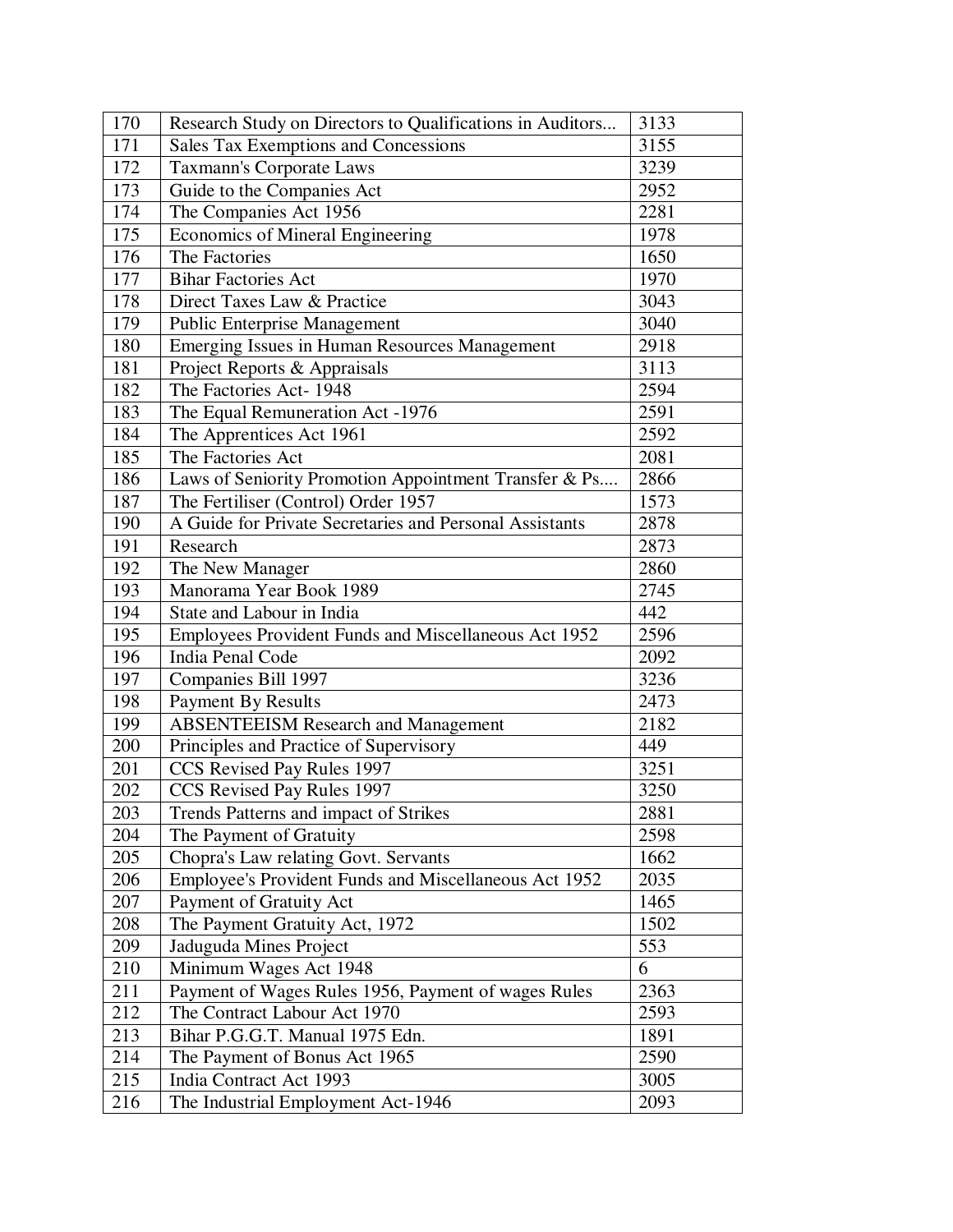| 217 | The Bihar Town Planning & Improvement Trust Act 1951 | 2419 |
|-----|------------------------------------------------------|------|
| 218 | The Payment of Wages Act 1936                        | 3300 |
| 219 | The Minimum Wages Act & Riles                        | 3299 |
| 220 | Contract Labour Act 1970                             | 2855 |
| 221 | Indian Trade Unions Act 1926                         | 2601 |
| 222 | The Payment of Gratuity Act 1972                     | 2849 |
| 223 | The Minimum Wages Act 1948                           | 2256 |
| 224 | Suspension and reinstatement                         | 2270 |
| 225 | The Indian Succession Act-1925                       | 2426 |
| 226 | The Official Secrets Act, 1923                       | 2850 |
| 227 | The Payment of Gratuity                              | 3183 |
| 228 | The Apprentices Act 1961                             | 2082 |
| 229 | The Factories Act 1948                               | 2080 |
| 230 | Indian Penal Code 1860                               | 3171 |
| 231 | <b>Executive Performance Appraisal</b>               | 1752 |
| 232 | Group Insurance Scheme                               | 2271 |
| 233 | Payment of Bonus Act 1965                            | 2721 |
| 234 | The Mines and Minerals Act-1957                      | 1349 |
| 235 | Child Labour Act-1986                                | 2846 |
| 236 | The Explosives Manual                                | 48   |
| 237 | Handbook on Uniforms of Groups & Employees           | 2420 |
| 238 | Bihar Weights and Measures Rules, 1960               | 1889 |
| 239 | Workmen's Compensation Act 1923                      | 3301 |
| 240 | <b>Bihar Motor Vehicles Rules</b>                    | 2740 |
| 241 | Motor Vehicles Act 1988                              | 2738 |
| 242 | <b>Bjhar Land Acquisition Manual</b>                 | 2708 |
| 243 | Co-operative Societies Act 1912                      | 1526 |
| 244 | Societies Registration Act 1860                      | 2310 |
| 245 | Societies Registration Act 1860                      | 3008 |
| 246 | Plantations Labour Act 1951                          | 3295 |
| 247 | Handbook on Disciplinary Proceedings                 | 2701 |
| 248 | <b>Contributory Provident Fund</b>                   | 2314 |
| 249 | The Payment of Wages Act 1936                        | 2096 |
| 250 | The official Secrets Act 1923                        | 2851 |
| 251 | The Bihar Sales Tax Notifications                    | 1887 |
| 252 | <b>Conditions of Contract</b>                        | 988  |
| 253 | <b>Employee's Family Pension Scheme</b>              | 1403 |
| 254 | The Gentral Civil Services Rules 1964                | 1620 |
| 255 | The Gentral Civil Services Rules 1964                | 1621 |
| 256 | <b>Contributory Provident Fund Rules 1962</b>        | 1654 |
| 257 | Payment of Gratuity Act 1972                         | 1269 |
| 258 | <b>Liberalised Pension Rules</b>                     | 533  |
| 259 | <b>Mines Maternity Benefit Rules</b>                 | 24   |
| 260 | <b>Revised Pay Rules</b>                             | 2269 |
| 261 | <b>Fifth Pay Commission Report</b>                   | 3224 |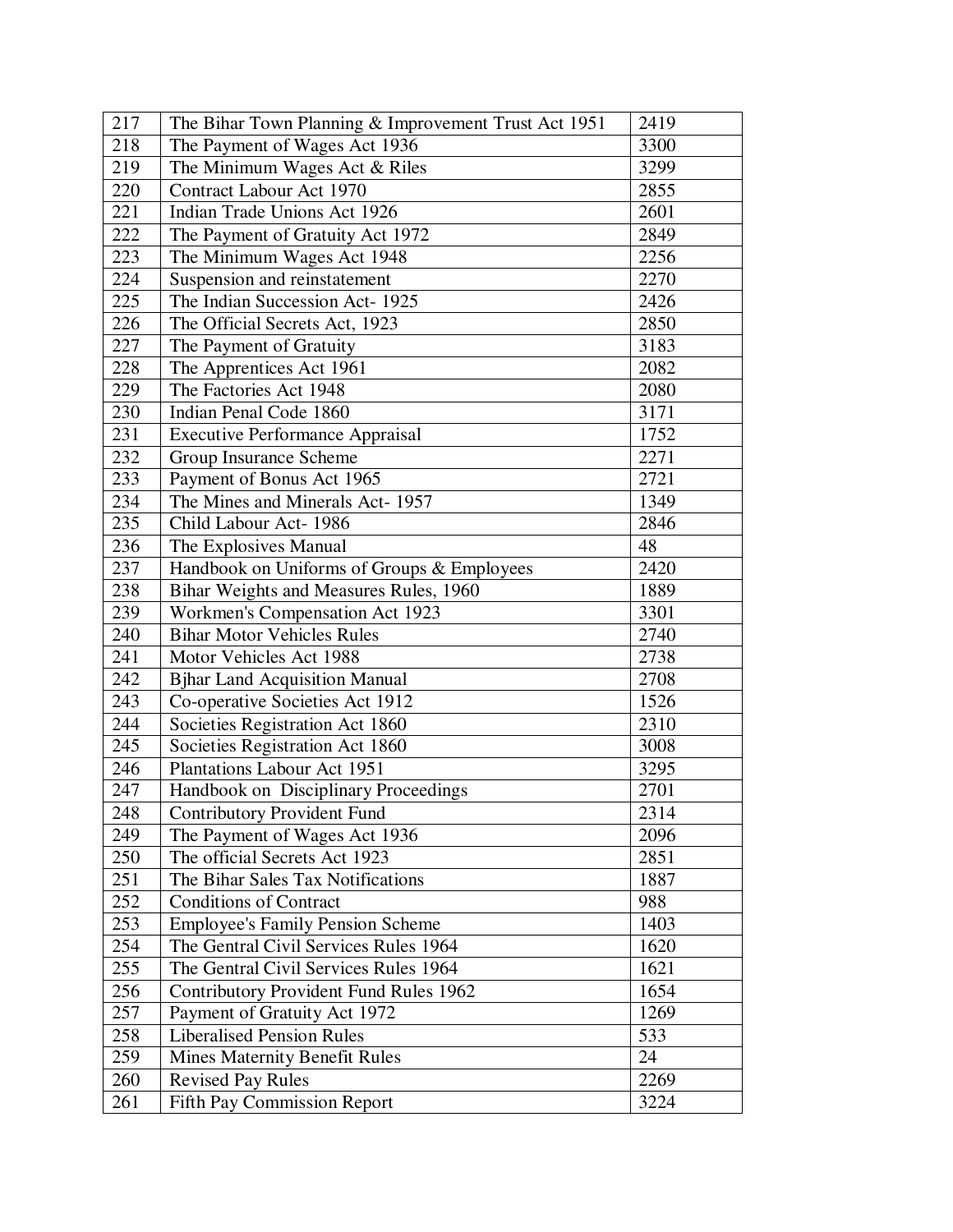| 261 | Arbitration Act 1940                                       | 1530 |
|-----|------------------------------------------------------------|------|
| 262 | Indian Planning in Historical Perspective                  | 2137 |
| 263 | <b>CCS CCA Rules</b>                                       | 2302 |
| 264 | Payment of Gratuity                                        | 1339 |
| 265 | The Public Premises Act 1971                               | 2155 |
| 266 | <b>CCS</b> Revised Pay Rules                               | 2559 |
| 267 | Fourth Central Pay Commission Report                       | 2585 |
| 268 | Revised Pay Rules (1987)                                   | 2586 |
| 269 | Revised Pay Rules (1988)                                   | 2557 |
| 270 | Revised Pay Rules (Nov.1988)                               | 2722 |
| 271 | Conduct rules                                              | 1572 |
| 272 | The Industrial Disputes Act 1947                           | 1657 |
| 273 | <b>Contributory Provident Fund Rules 1962</b>              | 1653 |
| 274 | Hand book on Uniforms of Class III & Class IV              | 1857 |
| 275 | The Contract Labour Act 970                                | 2085 |
| 276 | Workmen's Compensation Act 1923                            | 2249 |
| 277 | <b>Central Civil Ministry</b>                              | 539  |
| 278 | Payment of Bonus Act, Rules Case Laws & Ready              | 1990 |
| 279 | Apprentices Act 1961                                       | 2011 |
| 280 | The Water Act & Rules and The Water Cess Act & Rules       | 2062 |
| 281 | Motor Vehicles Act 1988                                    | 2737 |
| 282 | <b>Industrial Disputes Act 1947</b>                        | 1130 |
| 283 | Charge Sheet Suspension Retrenchment Disciplinary          | 1568 |
| 284 | Employee's Provident Funds and Miscellaneous Act 1952      | 2858 |
| 285 | Employee's Provident Funds and Miscellaneous Act 1952      | 2857 |
| 286 | Anti-Goonda & Security Laws                                | 2645 |
| 287 | The Employees Provident Fund Act and Family Pension        | 1189 |
| 288 | <b>Contract Labour Act 190</b>                             | 2852 |
| 289 | Contract Labour Act 190                                    | 1138 |
| 290 | <b>Delegation of Financial Powers Rules</b>                | 2267 |
| 291 | The Payment of Bonus Act-1965                              | 2417 |
| 292 | Report of the 3 Central Pay Commission 1973 Vol-I          | 1478 |
| 293 | Report of the 3 Central Pay Commission 1973 Vol-II         | 1479 |
| 294 | Report of the 3 Central Pay Commission 1973 Vol-II         | 1480 |
| 295 | Report of the 3 Central Pay Commission 1973 Vol-III        | 1481 |
| 296 | Report of the 3 Central Pay Commission 1973 Vol-IV         | 1482 |
| 297 | The Sale of Goods Act 1930                                 | 3010 |
| 298 | The Minimum Wages Act 1948                                 | 2293 |
| 299 | <b>Voluntary Retirement Compensation Schemes Financial</b> | 2874 |
| 300 | <b>Voluntary Retirement Compensation Schemes Financial</b> | 2875 |
| 301 | Compendium of Govt. Orders on Pay Commission               | 2602 |
| 302 | Revised Pay Rules 1997                                     | 3252 |
| 303 | The Central Sales Tax Act 1956                             | 2306 |
| 304 | Supplement to the Industrial Disputes Act 1947             | 1829 |
| 305 | Payment of Gratuity Act 1972                               | 2297 |